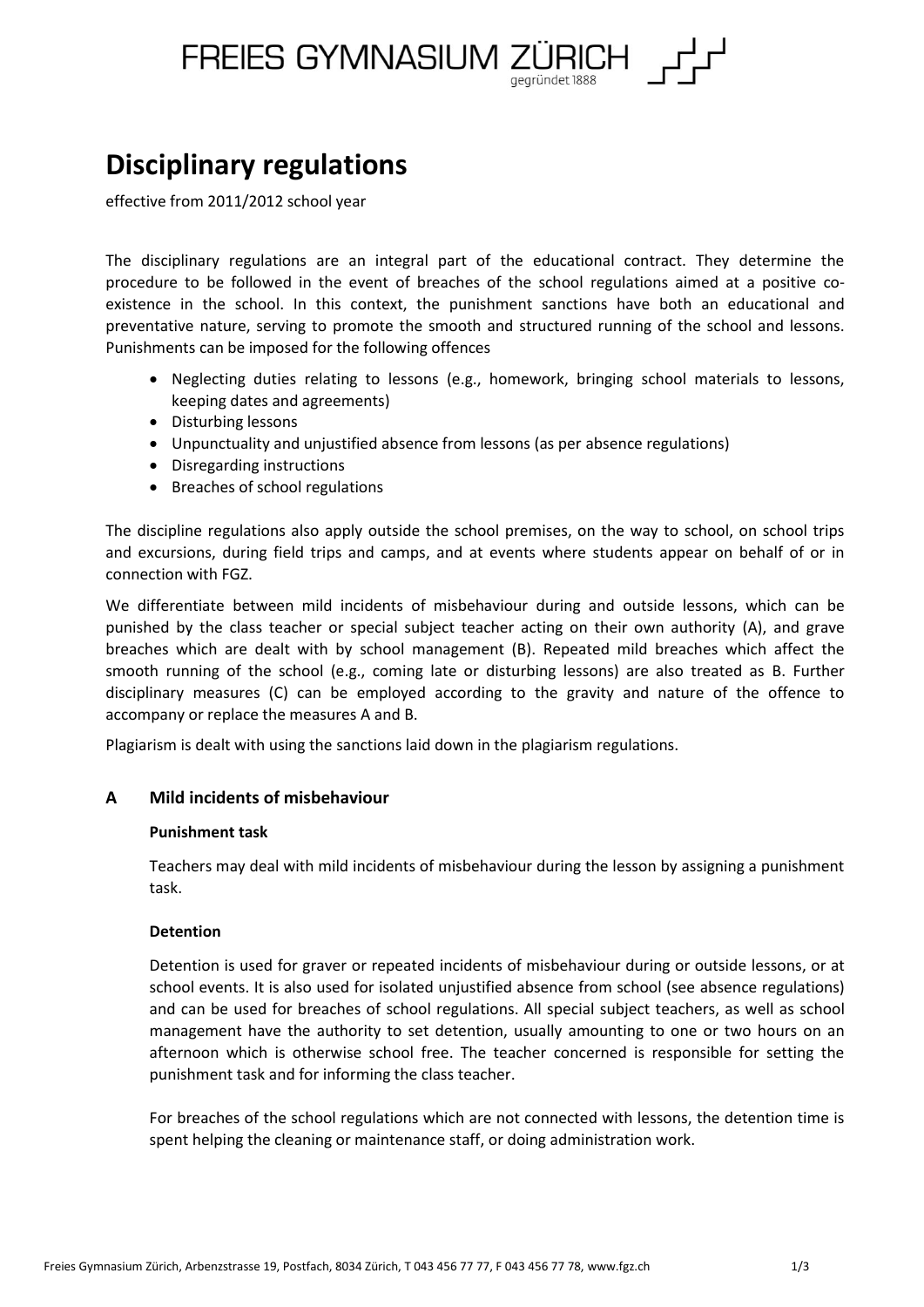# **B Grave or repeated incidents of inappropriate behaviour**

The authority for dealing with grave or repeated incidents of inappropriate behaviour lies with the school management. Upon the request of or following discussion with the class teacher, school management decides on the disciplinary measures that will be taken.

# **Three-step disciplinary measures**

Repeated cases of inappropriate behaviour and grave breaches of school regulations are dealt with using disciplinary proceedings which can lead to exclusion from the school in three steps.

1st step: written reprimand (warning of disciplinary probation) 2nd step: disciplinary probation (warning of exclusion from school) 3rd step: exclusion from school (generally without notice)

A written reprimand and disciplinary probation are accompanied by other disciplinary measures: detention amounting to two hours for a reprimand and four hours for disciplinary probation.

# **Duration of the sanctions**

In the absence of a specific agreement, the written reprimand remains in power for 40 tuition weeks. In the event that the student is guilty of a further grave breach of school regulations within this period or there is no improvement in his or her behaviour during lessons, school management will impose disciplinary probation.

Disciplinary probation is, as a rule, limited to 20 tuition weeks and means that the student in question will have to leave the school without notice should he or she be guilty of a further breach of school regulations or continued misbehaviour.

## **Serious cases**

Serious or repeated grave breaches of school regulations can lead directly to disciplinary probation or, in special cases, to exclusion from the school without notice or without a previous disciplinary probation.

## **Sanctions for coming late**

The following rules apply to students coming late to school: coming late five times in the same term results in the loss of one absence bonus. If the student has already used up his or her bonuses, the head of department will impose a sanction corresponding to approx. four hours detention. Coming late ten times in the same term leads to a written reprimand, as well as other sanctions. Coming late another ten times in the following semester leads to a disciplinary probation.

## **Sanctions for absences**

The absence regulations lay down the procedures for foreseeable and unforeseeable absences. For unexcused absences (i.e., lessons missed without due justification or prior permission, or without notifying the school), the following applies: each unexcused absence is compensated for by detention or punishment tasks amounting to double the lesson time that was missed. Two unexcused absences lead to a written reprimand and a further two unexcused absences lead to a disciplinary probation. One additional unexcused absence can result in immediate exclusion from the school.